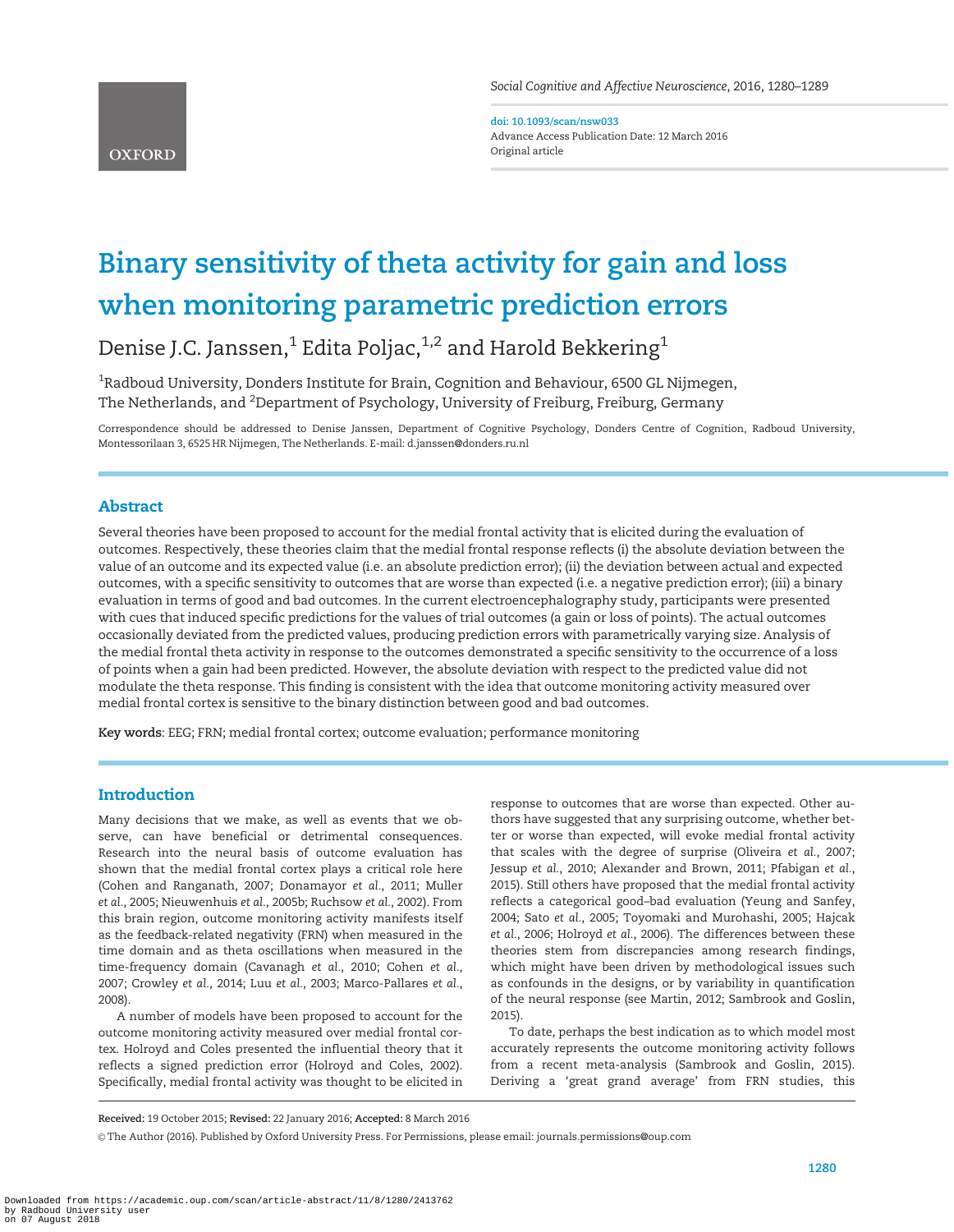meta-analysis found significant modulating effects of the valence, probability and magnitude of outcomes, which seems to be compatible with a signed prediction error model. Yet, this meta-analysis could only use binary factors to assess the effects of probability and magnitude (i.e. likely vs unlikely and high versus low). To further examine the validity of the proposed models, it is important to also take into account the hypothesized parametric character of the prediction error models ([Yacubian](#page-9-0) et al.[, 2006; Rushworth and Behrens, 2008](#page-9-0)).

For this study, we developed a simple decision making task with gains and losses of several magnitudes to induce prediction errors with parametrically varying size. Of interest was the outcome monitoring activity in response to the deviations between the predicted and actual outcomes. Our analysis focused primarily on medial frontal activity in terms of theta power, as the time-frequency representation provides a richer and more robust alternative to the inconsistent quantification of the FRN [\(Cohen](#page-8-0) et al., 2011; [Crowley](#page-8-0) et al., 2014). By analyzing outcome monitoring activity according to the rationale of the three abovementioned models, we aimed to establish which of these would provide the best fit. Thus, we tested if outcome monitoring activity over medial frontal cortex displays sensitivity for unsigned quantitative, signed quantitative or categorical good– bad deviations between predictions and outcomes.

# Materials and methods

#### Participants

A total of 25 healthy volunteers (18 females, 19–34 years of age) participated in this study. Participants gave written informed consent and received financial compensation for their time. Three participants were excluded from further data analyses: one after reporting not to have attended the stimuli at all times and the other two due to early termination for personal reasons unrelated to the experiment. The data of 22 participants (16 females) were eventually included in the analyses. The study was approved by the Radboud University institutional ethical review board (ECG2012-0910-058 DCC-NWO-EUea-Bekkering).

#### Stimuli and task

We designed a novel paradigm to induce precise predictions of the value of trial outcomes (+30, +10,  $-$ 10 or  $-$ 30 points), as well as precise perception of the deviations between predicted and actual outcomes (+60,+40,+20, 0, –20, –40 or –60 points). To emphasize the parametric nature of the design, predictive cues and actual outcomes were presented by means of levels on a vertical score bar (see the left panel in [Figure 1](#page-2-0) for an overview of the predictive and outcome stimuli). By default, the score bar was filled up to 50% of its height. A predictive cue indicated the likely outcome of the trial, which was a change in level on the score bar. These cues consisted of arrows whose length corresponded to a number of points. Starting from the midline level at 50%, an arrow pointing upward could either indicate the score bar level of 60% (predicting a gain of 10 points) or the score bar level of 80% (predicting a gain of 30 points). Similarly, arrows pointing downward predicted a loss of 10 or 30 points, respectively. At the end of the trial, the actual outcome was presented by means of a change in the filling of the score bar: 80% filled (+30 points), 60% filled (+10 points), 40% filled (–10 points) or 20% filled (-30 points). Predictive cues had a validity of 0.75, meaning that deviations between predicted and actual outcomes occurred in 25% of the trials. The four predictive stimuli

and the four outcome stimuli occurred with equal frequencies. Different stimulus features were chosen for predictive cues and outcomes (i.e. arrows vs level changes) in order to prevent perceptual mismatch from modulating the event-related potentials (see [Folstein and Van Petten, 2008\)](#page-8-0).

As passive settings are not optimal for eliciting outcome monitoring activity ([Itagaki and Katayama, 2008; Martin and](#page-8-0) [Potts, 2011\)](#page-8-0), we introduced a task to the participants. The task was moreover chosen to provide a context for the predictive and outcome stimuli. Specifically, participants interacted with a virtual pet, which could either give or take points. Participants were instructed that the predictive cues reflected the intention of the virtual pet at the onset of a trial. Although it was likely that the pet would act according to its intention, there was a small chance that it would change its mind, leading to a different outcome. Participants were not informed about the exact probabilities. The task was either to feed or to cuddle the pet by pressing a corresponding button, which was specified based on the posture of the virtual pet. Two of the four postures were associated with feeding and the other two with cuddling. After the participant interacted with the pet by pressing the specified button, the pet would make its final decision, as indicated by the outcome stimulus (a gain or loss of points) that then appeared on the screen. Importantly, the task was programmed such that the outcome of a trial was independent of the performance on that trial. Although participants were not informed about this beforehand, most of them reported afterwards that they had soon realized that their task performance did not affect the outcomes. This indicates that participants knew that the predictive cues contained all the relevant information needed for monitoring, which allowed them to anticipate the outcomes of the trials.

To make sure that participants paid attention to the score bar, they were instructed to (i) keep track of the predictive cues and the outcomes, and to (ii) report on their performance in terms of gain and loss of points after each block. Specifically, after each block of trials, the participants were asked to estimate if their overall number of points had increased, decreased or stayed the same over the course of that block. Participants were instructed not to explicitly calculate, but rather to develop a gut feeling regarding their overall performance during a block. Note however that the actual amount of win and loss was equal in each block, as all prediction-outcome combinations were randomized block-wise. As blocks were lengthy and gains and losses came in two magnitudes, performance estimations proved to be challenging for participants and as such required their active participation. To further enhance the perceived significance of the score bar, participants were told that the total number of points won (or lost) at the end of the experiment would affect their monetary compensation. Afterwards the experimenter explained that the outcomes were predetermined and summed to zero. The monetary compensation was therefore 20€ for each participant.

#### Procedure and design

The onset of a trial was marked by the appearance of the score bar in the right half of the screen, showing the predictive cue. The score bar remained visible for the full duration of a trial. After 500 ms, one of the four postures of the virtual pet was presented in the middle of the screen, with the two options 'feed' and 'cuddle' to its left and its right. The positions of 'feed' and 'cuddle' were interchanged randomly over trials and the correct button press (left or right) corresponded to the current position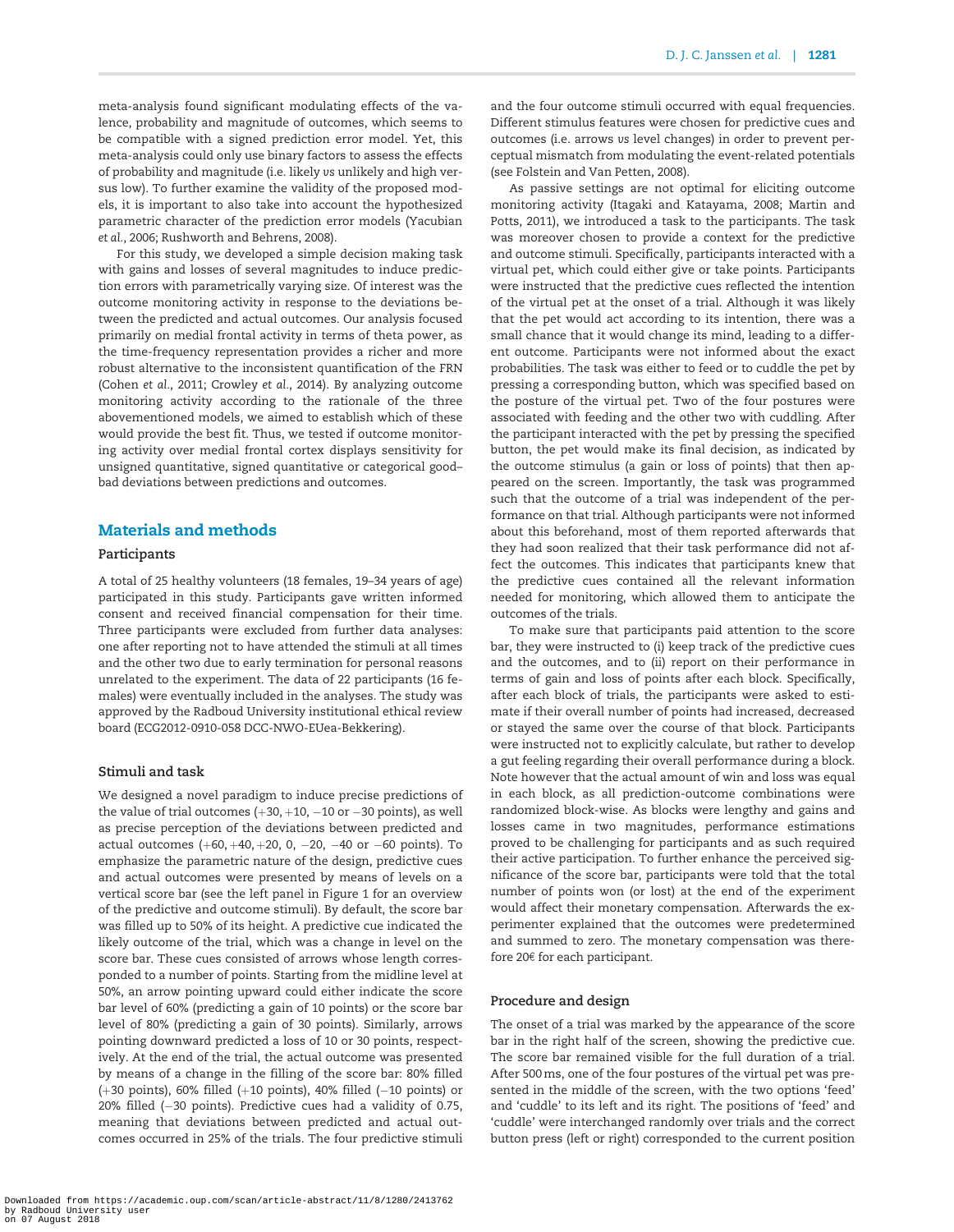<span id="page-2-0"></span>

Fig. 1. Left: Predictive cues, outcome stimuli and the probabilities of their combined occurrence. Right: An example of the sequence of events in a trial, in which the predictive cue indicates a loss of 10 points, followed by an actual gain of 30 points.

of the correct option. Once the participant had pushed the correct button, a frame appeared around the virtual pet, indicating that the outcome stimulus would follow shortly. Incorrect button presses did not evoke any effect, meaning that participants needed to correct their errors. The predictive arrow disappeared from the score bar 500 ms after the appearance of the frame, at which time the level of the score bar changed, showing the outcome of the trial. After an interval of 1000 ms, a white screen with a fixation cross was shown for 500 ms, bridging the intertrial interval. This sequence of trial events is illustrated in the right panel of Figure 1.

Before the start of the experiment, the participant was explicitly informed about the stimulus-response mappings of the virtual pet task. Subsequently, the experimenter guided the participant through 10 practice trials and explained how the levels of the score bar mapped onto the numerical outcome values. During the practice part, the participant was instructed to keep the eye gaze fixated on the centre of the screen, and to attend the score bar in a covert manner, in order to prevent saccades. In addition, the participant was asked to try to limit eye blinks from occurring outside of inter-trial intervals. The experiment itself consisted of a total of 1200 trials, divided over 13 blocks (12 blocks with 96 trials and the last block with 48 trials). After each block, the participant took a short break (self-paced). In addition, there were breaks of 1-min duration after blocks 3, 5, 8 and 10. After finishing the experiment, participants filled in a questionnaire, which was designed to assess their rating of the various prediction-outcome combinations in terms of satisfaction. All 16 combinations were listed in a randomized order and were rated on a 7-point scale, where the left-most option corresponded to very unsatisfying, the middle option

corresponded to a neutral feeling, and the right-most option corresponded to very satisfying. The total duration of the participant's visit to the lab was  $\sim$ 2 h.

# Electrophysiological recording and processing

EEG was recorded with active Ag/AgCl electrodes (ActiCap), Brain Amp DC and Brain Vision Recorder software (Brain Products GmbH, Germany). The signal was obtained from 28 scalp sites according to the international 10–10 system: Fp1, Fp2, F7, F3, Fz, F4, F8, FC5, FC1, FCz, FC2, FC6, T7, C3, Cz, C4, T8, CP5, CP1, CP2, CP6, P7, P3, Pz, P4, P8, O1, O2 and the right mastoid, with AFz as the common ground and the left mastoid as the online reference. In addition, electrooculography was measured from the outer canthi of both eyes and above and below the left eye. The data were obtained with a sampling rate of 500 Hz and filtered online with a low cut-off at 0.016 Hz and a high cut-off at 125 Hz.

Pre-processing of the EEG was done using the Fieldtrip toolbox ([Oostenveld](#page-9-0) et al., 2011) for Matlab (MathWorks, Natick, MA). Electrophysiological activity related to the processing of the predictive cues and the outcome stimuli was extracted in segments starting 3000 ms before stimulus onset and 3000 ms after stimulus onset. The data were re-referenced to the averaged mastoids and the interval between 500 and 200 ms preceding the stimulus was used for baseline correction. By means of an independent component analysis, electrophysiological activity related to eye movements was identified and corrected for (Lee et al.[, 1999\)](#page-8-0). Remaining sources of noise were removed based on summary plots of the variance in all 1200 trials and 28 scalp electrodes, which allowed us to identify extreme data points.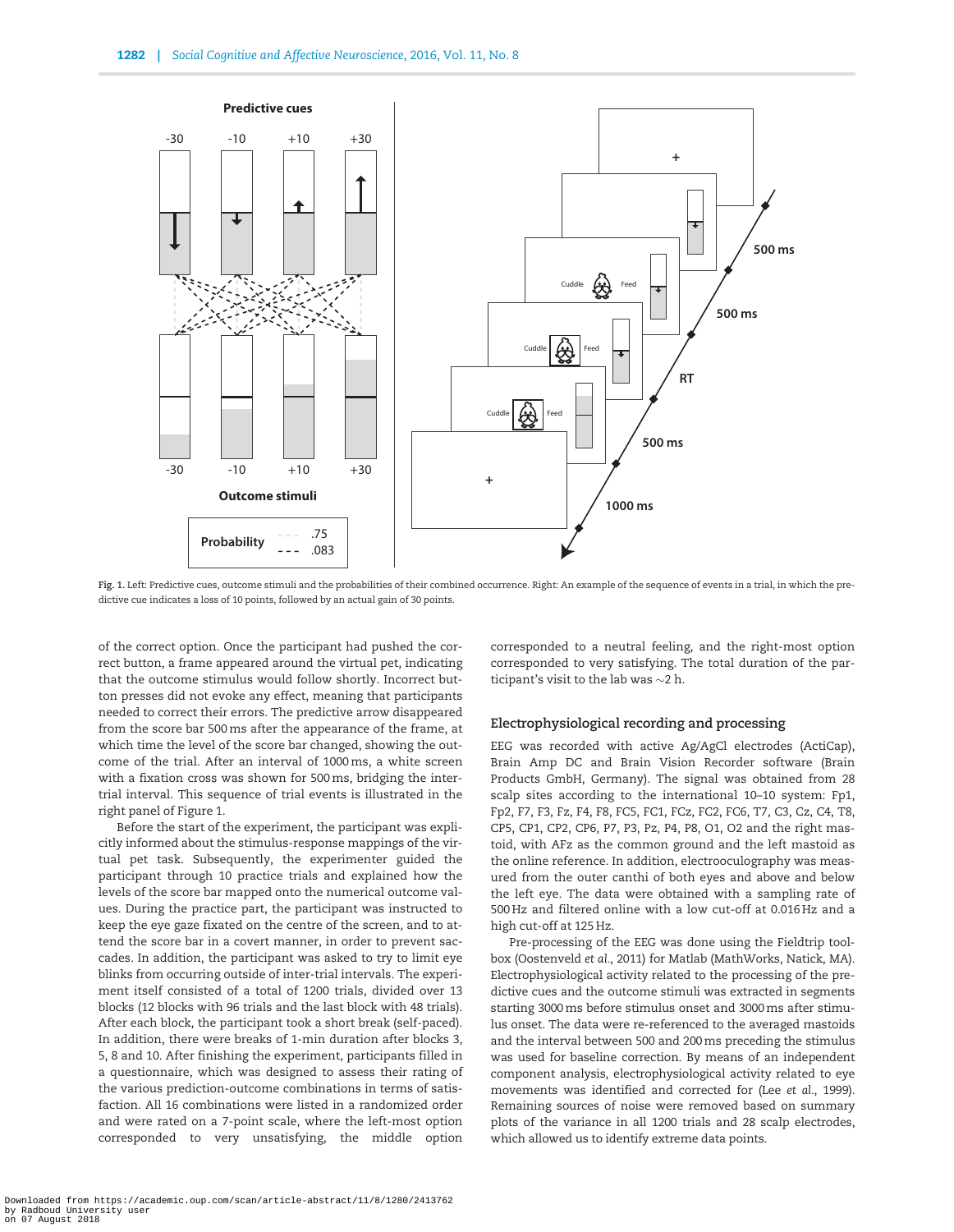<span id="page-3-0"></span>We continued to use the Fieldtrip toolbox to acquire timefrequency representations, transforming the time series data with Morlet wavelets. The power spectrum was assessed for frequencies ranging from 2 to 30 Hz in the time interval between 500 ms preceding the stimulus and 1000 ms following stimulus onset. Using seven cycles per wavelet, the spectral bandwidth at a given frequency F was equal to F/14 Hz. The outcome monitoring activity was derived from the power in the theta band (4– 8 Hz), measured at electrode FCz between 200 and 500 ms following stimulus onset, which was based on previous studies [\(van de Vijver](#page-9-0) et al., 2011; [Luft, 2014\)](#page-8-0). Though not of primary interest, we also measured outcome monitoring as reflected by the delta frequency band (2–4 Hz at electrode FCz). This was done because it has been suggested that activity in the theta and delta frequency bands may play different roles in outcome processing (Foti et al.[, 2015\)](#page-8-0). To complement the time-frequency data, outcome monitoring was also measured in the time domain. After applying a low-pass filter at 9 Hz, the peak-to-peak amplitude of the FRN, typically associated with outcome monitoring, was assessed by measuring the negative peak in the time interval from 250 to 350 ms, relative to the preceding positive peak. In addition to the outcome stimuli, we also analyzed the neural responses following the predictive cues. As we had no a priori information regarding the time-frequency characteristics of outcome anticipation, the analysis of predictive cue processing was done with a data-driven approach. Visual inspection of the time-frequency representation of electrode FCz revealed activity in the delta frequency range (2–4 Hz) between 300 and 1000 ms (see Figure 2, left panel), which we further inspected in the statistical analysis. As the prediction-outcome combinations had different occurrence rates (i.e. predicted vs unpredicted outcomes), we randomly sampled 25 trials from each of the frequent conditions to keep the number of trials equal in all conditions.

#### Models for outcome monitoring

The collected data were analyzed according to the rationale of three different theoretical approaches. The first approach, which we will refer to as the 'unsigned quantitative model', assumed that theta power would scale with the size of the absolute prediction error. This equals the absolute difference

between the actual outcome R and the expected value EV, the latter being determined by all possible outcomes x and their respective probabilities P ([Yacubian](#page-9-0) et al., 2006). The unsigned prediction error  $\delta_u$  thus follows from the following formula:

$$
\delta_u = \Big[R - \sum\nolimits_{i=1}^n (x_i * p_i)\Big].
$$

The second model, which we will call the 'signed quantitative model', was slightly more complex, as it assumed that negative prediction errors had a different impact than positive prediction errors. This model therefore added a slope term  $S_0$ and an intercept  $S_1$  to account for the sign of the prediction error  $\delta_{\rm s}$ :

$$
\delta_S = \left[R - \sum\nolimits_{i=1}^n (x_i * p_i)\right] * S_0 + S_1.
$$

Finally, the 'categorical model' assumed that outcomes would be processed according to a binary good–bad distinction. Irrespective of the actual size of the deviation, this model categorized prediction errors  $\delta_c$  as 'negative' when a predicted gain was followed by a loss, and as 'positive' when a predicted loss was followed by a gain. Gains followed by gains and losses followed by losses were assumed to not elicit prediction errors. The corresponding model contained separate intercepts for positive categorical prediction errors ( $C_1 \neq 0$  if  $R > 0$  and EV < 0) and negative categorical prediction errors ( $C_2 \neq 0$  if  $R < 0$  and EV  $> 0$ ):

$$
\delta_c = C_1 + C_2.
$$

#### Statistical analyses

Our main analysis focused on outcome monitoring as reflected by medial frontal theta activity. With a generalized linear mixed model analysis, we compared the fit of the unsigned quantitative model, signed quantitative model, and categorical model to the theta response following outcomes. Aside from the modelspecific factors (described in the paragraph above), each analysis included parameters for the intercept of the fixed effect, for the subject-based intercept, and for the repeated measures.



Fig. 2. Time-frequency representations of medial frontal activity as measured at electrode FCz. Left: response to predictive cues, contrasting large values and small values. Right: response to outcomes, contrasting unexpected losses and unexpected gains.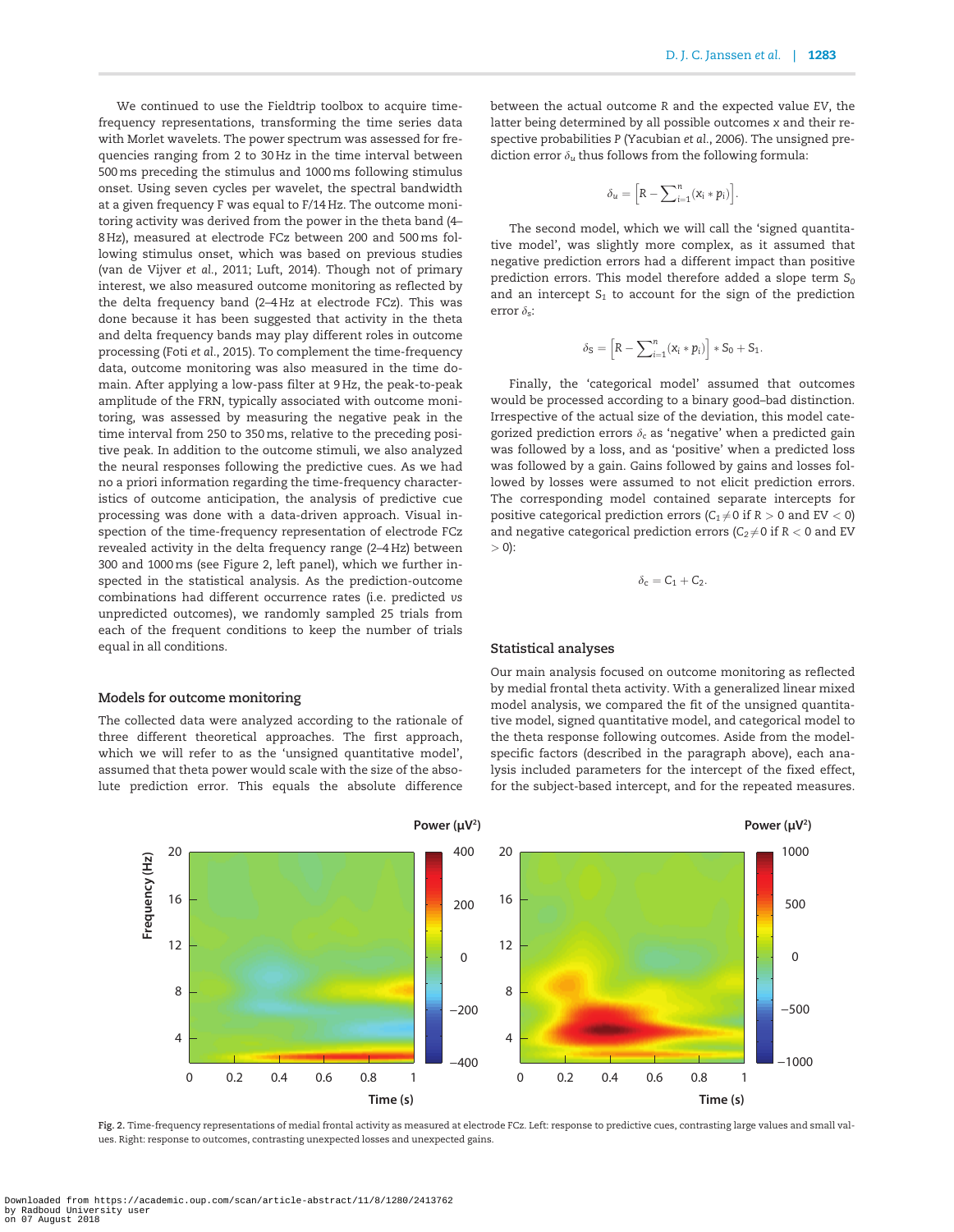| Electrophysiological<br>Measure | Model                 | Number of<br>Parameters | Akaike Information<br>Criterion (corrected) | Akaike<br>Weights  |
|---------------------------------|-----------------------|-------------------------|---------------------------------------------|--------------------|
| Theta                           | Unsigned quantitative | 4                       | 5882.24                                     | $1.44*10^{-8}%$    |
|                                 | Signed quantitative   | 6                       | 5852.40                                     | 0.04%              |
|                                 | Categorical           |                         | 5836.92                                     | 99.96%             |
| Delta                           | Unsigned quantitative | 4                       | 5901.54                                     | $1.84 * 10^{-5}$ % |
|                                 | Signed quantitative   | 6                       | 5877.36                                     | 3.28%              |
|                                 | Categorical           |                         | 5870.59                                     | 96.72%             |
| <b>FRN</b>                      | Unsigned quantitative | 4                       | 1493.06                                     | 0.24%              |
|                                 | Signed quantitative   | 6                       | 1492.42                                     | 0.33%              |
|                                 | Categorical           |                         | 1480.99                                     | 99.43%             |

Table 1. Evaluation of the models according to the Akaike Information Criterion procedure, for three electrophysiological measures

The Akaike Weights denote the relative likelihood of the models.

This resulted in a total of four parameters for the unsigned quantitative model, six parameters for the signed quantitative model (including the interaction term for the prediction error and the sign), and five parameters for the categorical model (since two parameters were required to model the categorical prediction errors). A robust estimation of covariances was applied to handle potential violations of model assumptions. To evaluate the explanatory value of the three models, the corrected Akaike Information Criterion (AIC) was used to calculate the models' likelihood with respect to one another ([Glover and Dixon, 2004](#page-8-0); [Burnham](#page-8-0) et al., 2011). Please note that the AIC measure corrects for model complexity, such that the assessment of model fit is not biased by the number of parameters [\(Burnham](#page-8-0) et al., 2011). To complement the results for the theta response, we repeated the same analysis for outcome-locked delta activity and the FRN.

In addition, we performed another two analyses. As we expected the neural activity following predictive cues to reflect the generation of outcome predictions, we were interested in finding out whether participants selectively attended the valence or magnitude information that was provided by the predictive cues. Inspection of the time-frequency representation revealed activity in the medial frontal delta band (2–4 Hz). We entered the medial frontal delta power from 300 to 1000 ms after the onset of predictive cues into a mixed model analysis that tested the effects of Magnitude (10, 30), Valence (gain, loss) and their interaction. Last, we examined whether the subjective experience of the outcomes was analogous to the processing characteristics of the theta frequency band. To this end, we coded the satisfaction ratings on a numerical scale from  $-3$  (most unsatisfying) to $+3$ (most satisfying) and entered these scores in three mixed model analyses. Again, we derived the corrected AIC to assess if the unsigned quantitative model, the signed quantitative model, or the categorical model provided the best fit.

The superior models were analyzed in more detail to illustrate the neural processing and subjective experience of the different types of outcomes. Bonferroni correction was applied for multiple comparisons. All statistical analyses were performed with IBM SPSS statistics, version 19 (Armonk, NY: IBM corp.).

# Results

#### Theta activity following outcomes

We evaluated the three theoretical models for outcome processing according to the degree to which they accounted for the theta activity in response to deviations between predicted and actual outcomes in our task (see Table 1). The lowest corrected

AIC was observed for the categorical model (5836.92), followed by the signed quantitative model (5852.40) whereas the unsigned quantitative model produced the highest value (5882.24). As lower information criterion values indicate a better model fit, it follows that the categorical model most accurately represented the data. In fact, when we derived the Akaike Weights to assess the relative likelihood of the models, the categorical model turned out to have 99.96% probability of providing the best fit (i.e.  $P < 0.001$ ). The signed quantitative model followed with a relative likelihood of 0.04%.

In a subsequent analysis, we took a closer look at the effects described by the categorical model. As illustrated in the top panel of [Figure 3](#page-5-0), theta power differed significantly depending on the categorical type of prediction error (F(2, 349) = 7.90, P < 0.001). Negative categorical prediction errors evoked a stronger theta response compared to both positive categorical prediction errors (t(349) = 3.02,  $P = 0.005$ ) and the absence of categorical prediction errors (t(349) = 3.97,  $P < 0.001$ ). See the right panel of [Figure 2](#page-3-0) for the time-frequency representation of this sensitivity to unpredicted losses. In response to positive categorical prediction errors, there was also a stronger theta response than when categorical prediction errors were absent, but this effect fell short of reaching statistical significance (t(349) = 1.90,  $P = 0.059$ ). Together, these findings demonstrate that the role of theta oscillations in outcome monitoring is strongly related to categorical negative surprise.

#### Delta activity and FRN following outcomes

For completeness, we also analyzed outcome monitoring as reflected by delta activity and the FRN. Importantly, similar to the theta response, delta activity and the FRN were predicted most accurately by the categorical model (see Table 1). Subsequent inspection of the categorical model revealed that the categorical type of prediction error significantly modulated the delta response (F(2, 349) = 3.64, P = 0.027). Specifically, negative categorical prediction errors elicited a stronger delta response than both positive categorical prediction errors (t(349) = 2.60,  $P = 0.029$ ) and the absence of categorical prediction errors [t(349) = 2.26, P = 0.049]. The modulation of the FRN by categorical prediction errors did not, however, reach significance  $(F(2, 349) = 1.54, P = 0.22)$ . So, even though the numerical effects were in the same direction for the FRN as for the delta and theta oscillations, our data indicate that the FRN was less sensitive in distinguishing categorical prediction errors than the time-frequency counterparts. As the event-related potentials waveforms in [Figure 4](#page-6-0) seem to suggest, time jitter in the occurrence of the FRN peak as well as potential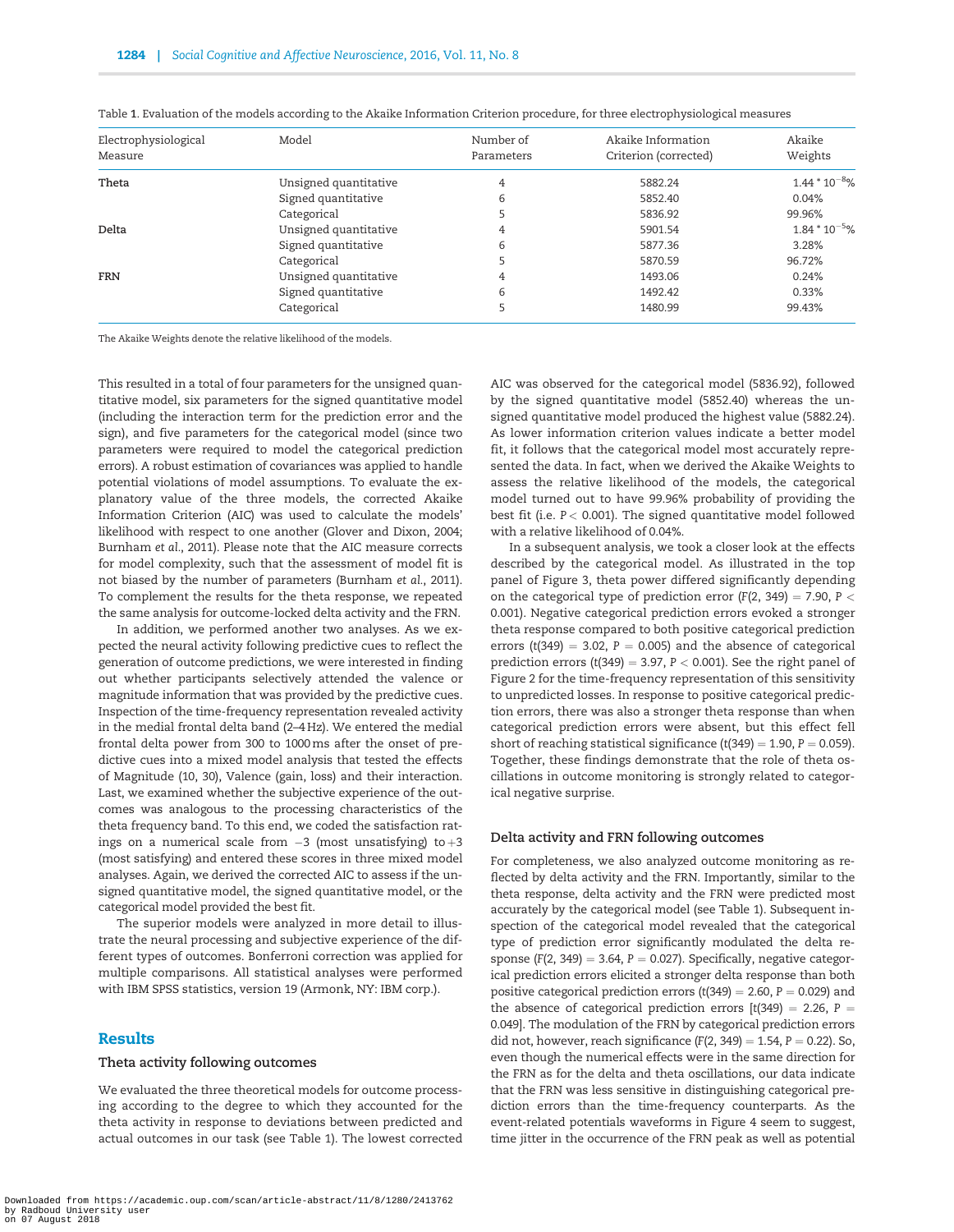<span id="page-5-0"></span>

Fig. 3. Theta power as a function of predictive cues and actual outcomes. The gray bars highlight unpredicted losses, which elicited the strongest theta response. The lower panel illustrates the signed quantitative prediction errors for each of the prediction-outcome combinations in the panel above.

effects of component overlap could have contributed to this lack of sensitivity [\(Sambrook and Goslin, 2015](#page-9-0)).

## Delta activity following predictive cues

The processing of outcomes described earlier was preceded by an interval initiated by the predictive cues. Our explorative analysis of the power in the delta frequency band during this interval revealed a specific sensitivity to the impact of the predicted values. As illustrated in the left panel of [Figure 2](#page-3-0), large magnitudes (+30 and –30 points) elicited a stronger response than small magnitudes (+10 and  $-10$  points, F(1, 84)  $=$  6.09, P  $=$ 0.016). Interestingly, delta activity in response to predicted gains did not differ from the activity in response to predicted losses  $[F(1, 84) < 1]$ , nor did the predicted valence modulate the effect of predicted magnitude ( $F(1, 84) < 1$ ). As such, the activity following predictive cues was qualitatively different from the activity following outcomes.

## Subjective experience of outcomes

The three theoretical models for outcome monitoring were also fitted to the subjective experience that participants reported after finishing the computer task. This time, the lowest corrected AIC value was observed for the signed quantitative model (1146.89), whereas the categorical model and the unsigned quantitative model provided a worse fit (1222.97 and 1386.31, respectively). With a relative likelihood of >99.99%, the signed quantitative model was most accurate in explaining the satisfaction ratings (i.e.  $P < 0.001$ ). Further analysis of this model showed that satisfaction ratings decreased as a function of the size of negative prediction errors ( $\beta = -0.049$ , SE = 0.005,  $t = -9.32$ , P  $< 0.001$ ) and increased with the size of positive prediction errors ( $\beta = 0.020$ , SE = 0.008, t = 2.42, P = 0.017). From this, it follows that the impact of negative prediction errors on satisfaction ratings was 2.46 times as large as the impact of positive prediction errors. See [Figure 5](#page-7-0) for a graphical overview of the subjective experience of the prediction-outcome combinations.

# **Discussion**

In this study, participants observed a broad range of predicted values and (occasionally) deviating outcomes, which served as a test for evaluating the adequateness of three models in explaining the neural correlates of outcome processing. Despite the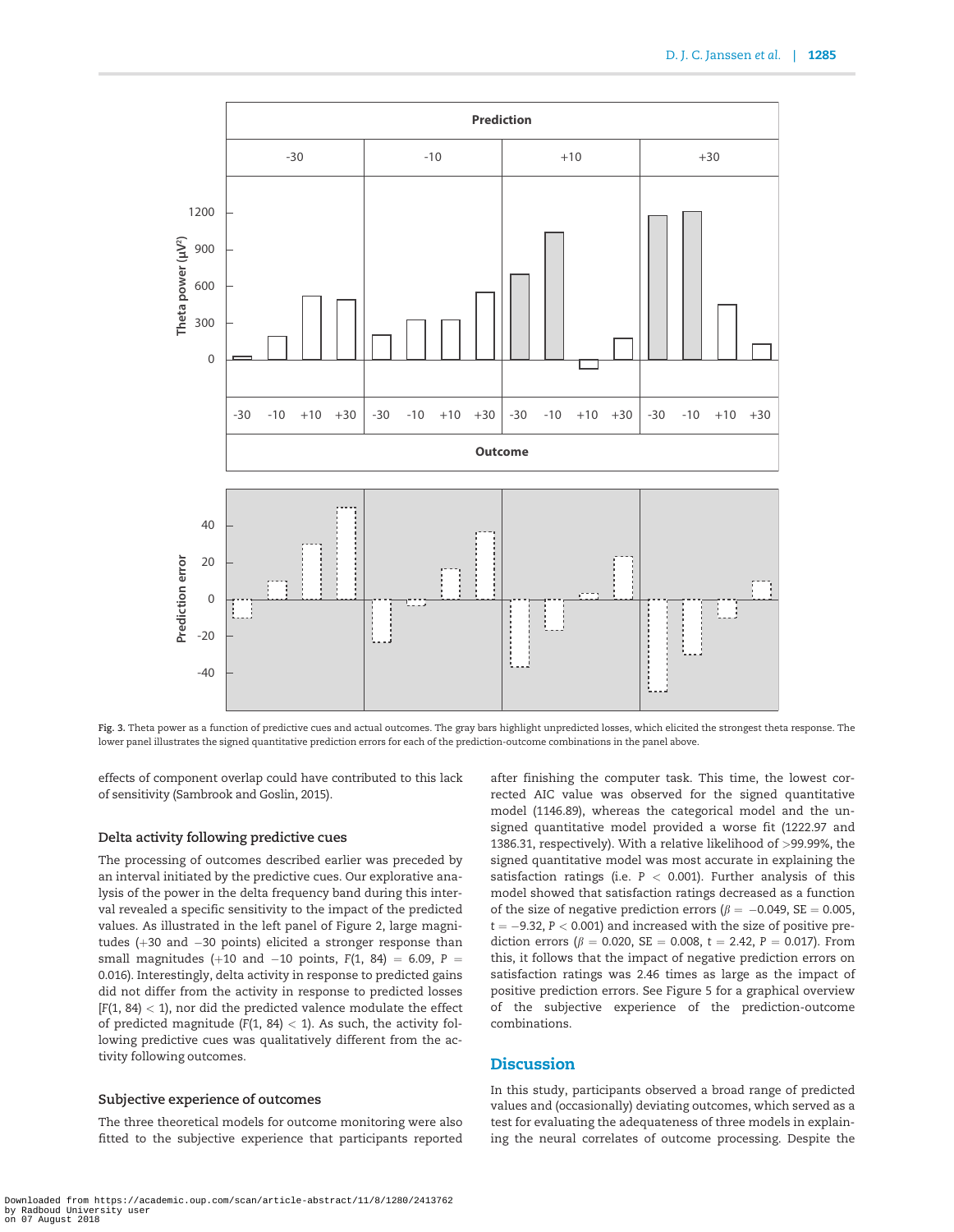<span id="page-6-0"></span>



Fig. 4. Upper graph: event-related potentials while processing the three types of categorical prediction errors, as measured at electrode FCz. Lower graph: the corresponding peak-to-peak amplitudes of the FRN.

parametric nature of the deviations between predictions and outcomes, the theta response was elicited in a categorical manner, being specifically sensitive to the occurrence of a loss when a gain had been predicted. This finding lends support to the notion that the medial frontal outcome monitoring system evaluates outcomes according to a binary good–bad distinction [\(Yeung and Sanfey, 2004](#page-9-0); Sato et al.[, 2005; Toyomaki and](#page-9-0) [Murohashi, 2005](#page-9-0); [Hajcak](#page-8-0) et al., 2006; [Holroyd](#page-8-0) et al., 2006).

#### Detail of outcome predictions

At a general level, medial frontal activity in response to gains and losses is conceptualized as reflecting prediction errors [\(Walsh and Anderson, 2012](#page-9-0)). When comparing the proposed theoretical accounts, the differences seem to lie in the complexity inherent to the predictions. In their most complex form, models for reward prediction errors take into account possible outcome values, valence and probabilities [\(Rushworth and](#page-9-0) [Behrens, 2008\)](#page-9-0). In contrast, a more simple account assumes a binary distinction between gain and loss ([Hajcak](#page-8-0) et al., 2006). The activity in the theta frequency band observed in the current study is most accurately interpreted with the latter, categorical approach. However, this leaves the question whether the findings described here are an inherent feature of medial frontal monitoring activity, or rather the result of task-specific outcome processing.

A possible answer to this question is that outcome monitoring occurred at different levels of complexity in different neural assemblies. Consistent with this explanation, an fMRI study observed that some brain regions processed outcomes in a graded manner whereas other regions showed evidence for binary outcome processing ([Nieuwenhuis](#page-8-0) et al., 2005a). In that study, the binary sensitivity was particularly evident for the posterior cingulate gyrus, which is one of the regions thought to contribute to the outcome monitoring activity measured over medial frontal cortex [\(Muller](#page-8-0) et al., 2005; [Nieuwenhuis](#page-8-0) et al., [2005b](#page-8-0); [Cohen and Ranganath, 2007\)](#page-8-0). According to this logic, processes other than the medial frontal theta response would have elicited a more graded evaluation of the outcomes.

Alternatively, theta power during the monitoring of outcomes could have been modulated by the context of the task: neural monitoring was measured while participants covertly observed predictions and outcomes to develop a rough estimate of their score. It is possible that the ongoing medial frontal theta activity had been tuned according to the strategy that participants applied to perform the task. Specifically, they could have kept track of their score by intentionally using 'quick and dirty' good–bad distinctions. A different task strategy that focused on the subtle differences between prediction-outcome combinations, which was evidently used when participants filled out the questionnaire, might have elicited a more graded theta response. Accordingly, it has been observed that outcome monitoring activity over medial frontal cortex is highly context dependent, being scaled according to the range of possible outcomes ([Holroyd](#page-8-0) et al., 2004). An interesting aim for future studies would be to examine whether this context-dependency is evident in the amount of monitored detail as well.

#### The role of negative surprise

Like many preceding studies (see [Walsh and Anderson, 2012](#page-9-0), for a review), we observed that the medial frontal activity was driven by negative surprise. To explain the apparent importance of negative outcomes, it has been suggested that such events often indicate the need for behavioral adaptation ([Cavanagh](#page-8-0) et al.[, 2010\)](#page-8-0). Accordingly, the medial frontal activity in response to negative outcomes could be related to the engagement of motor regions in the brain [\(Cohen](#page-8-0) et al., 2011). Although the involvement of volitional action does indeed enhance medial frontal activity ([Itagaki and Katayama, 2008](#page-8-0); [Martin and Potts,](#page-8-0) [2011\)](#page-8-0), the effect of valence remains even after controlling for behavioral adaptation ([von Borries](#page-9-0) et al., 2013). An alternative explanation for the strong influence of negative outcomes emphasizes their affective significance ([Gehring and](#page-8-0) [Willoughby, 2002;](#page-8-0) Luu et al.[, 2003](#page-8-0); [Moser and Simons, 2009\)](#page-8-0). That is, people are also subjectively more sensitive to losses than to gains of equivalent size, with the impact of losses being roughly twice that of gains (Tom et al.[, 2007\)](#page-9-0). We observed a similar finding in this study, with the impact of negative prediction errors on satisfaction ratings being 2.46 times as large as the impact of positive prediction errors.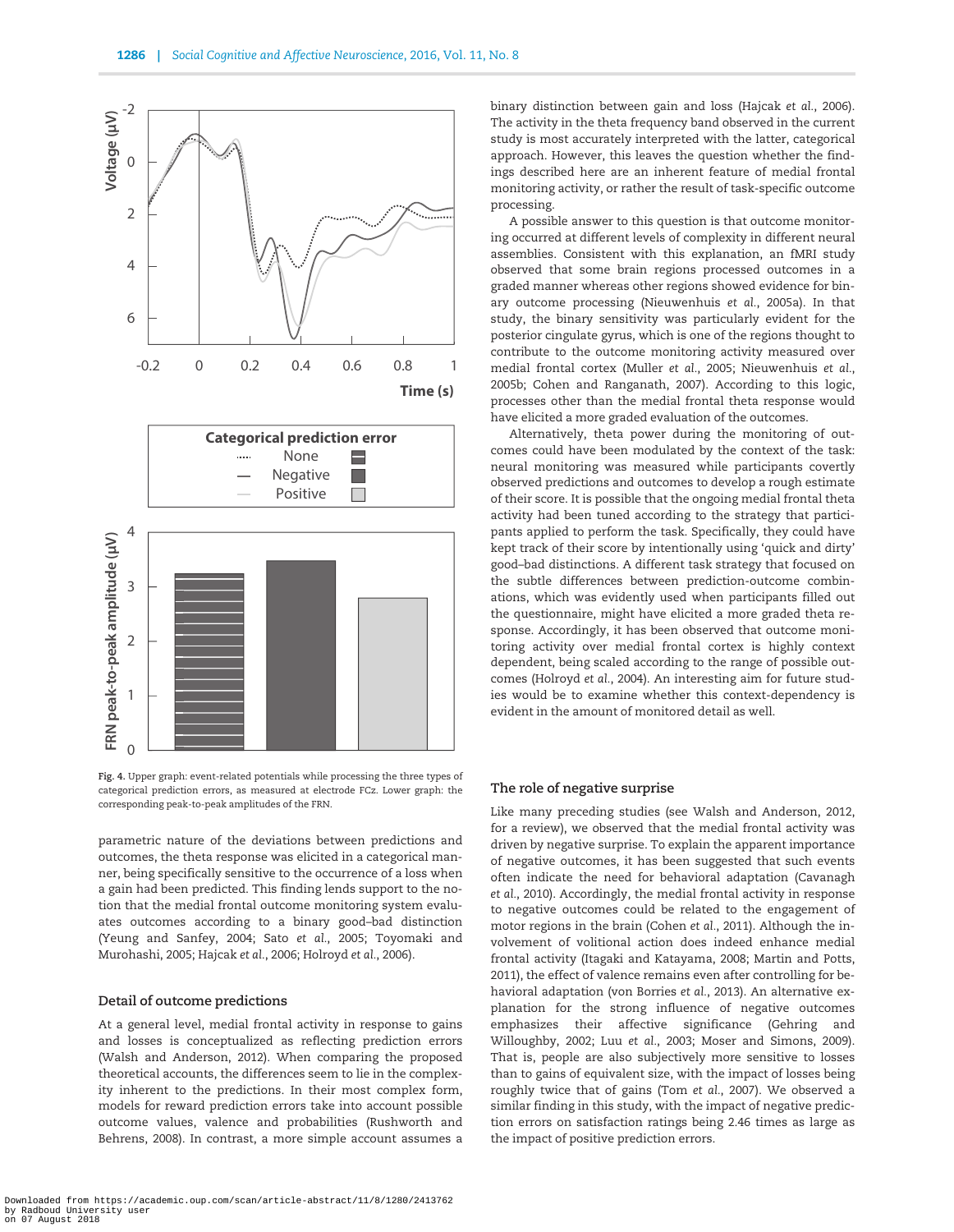<span id="page-7-0"></span>

Fig. 5. Subjective experience as a function of predictive cues and actual outcomes. The gray bars highlight outcomes that were worse than predicted, which had the strongest impact on subjective experience. The lower panel illustrates the signed quantitative prediction errors for each of the prediction-outcome combinations in the panel above.

# Delta activity following predictive cues

As theta activity in response to outcomes reflected a valencebased binary prediction error, we had expected that the activity following predictive cues would also have been generated at that binary level. In other words, it would make sense if the binary value of the outcome (gain or loss) were compared to the binary value of the predictive cue (gain or loss). In contrast to this logic, the medial frontal delta activity that we observed following predictive cues did not demonstrate any sensitivity to valence. Rather, it was sensitive to the degree of impact that a predicted outcome would have on the score, whether positive or negative. The delta activity possibly reflected the timefrequency counterpart of the 'stimulus preceding negativity', a slow wave in the event-related potential that is known to be modulated by the affective salience of anticipated stimuli [\(Brunia](#page-8-0) et al., 2011). Predicted outcomes with a large impact could accordingly have elicited a stronger affective response in anticipation. Even though we did not find evidence for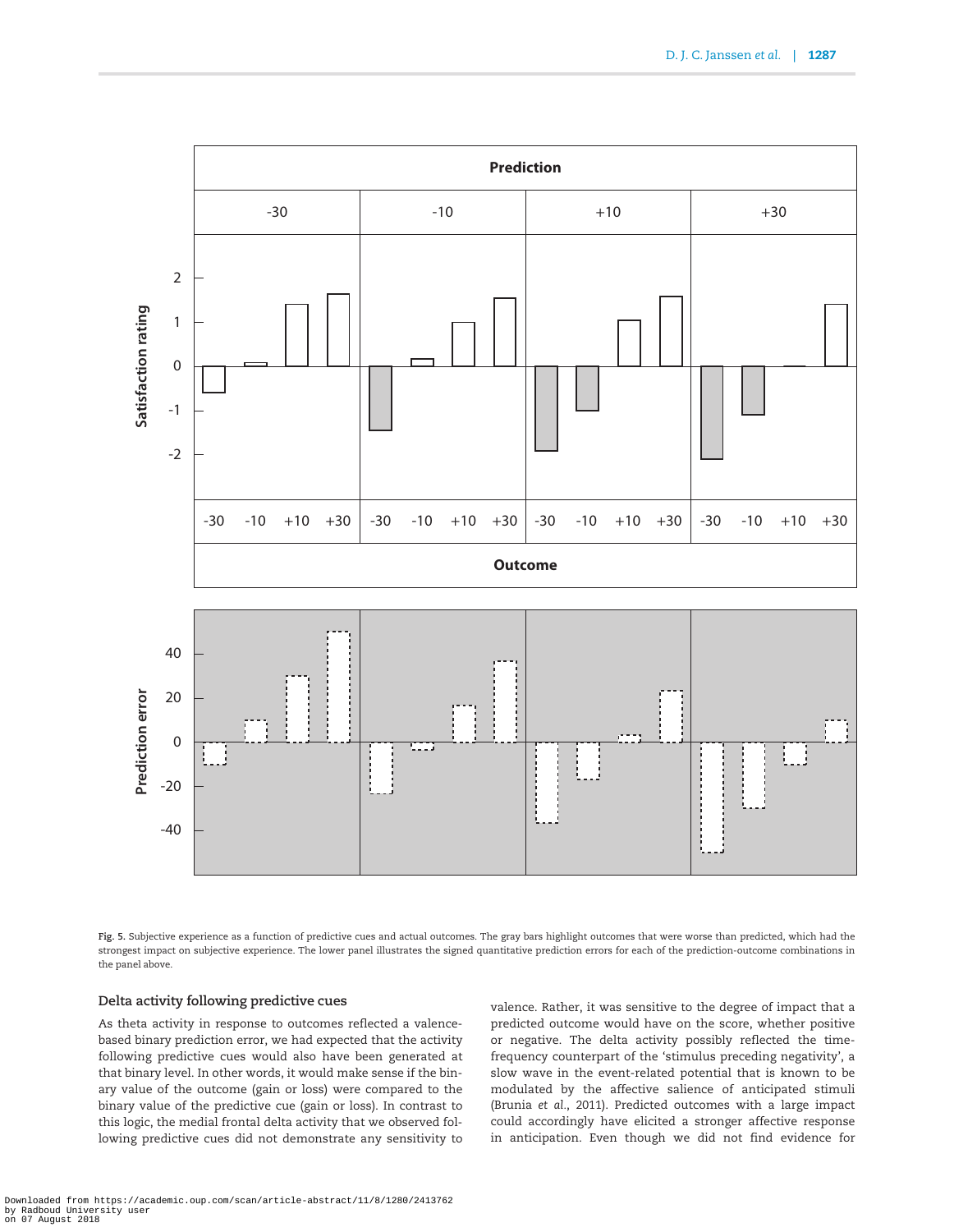<span id="page-8-0"></span>valence-based anticipatory activity, we expect that such predictions were reflected by a different neural correlate not identified in this study.

Together, the findings in the delta and theta frequency bands indicate that the predictive cues and outcomes were processed along two orthogonal binary axes: small versus large impact, and gain vs loss. The finding of activity specific to magnitude information has an important implication for the binary sensitivity to valence that was observed for the theta response. Namely, it indicates that the valence-specific response cannot be accounted for by a behavioral strategy which ignored magnitude information.

# **Conclusions**

In this study, medial frontal theta activity in response to outcomes demonstrated a specific sensitivity to negative surprise, irrespective of the quantitative deviation from predicted values. This finding is consistent with the suggestion that outcome monitoring activity over medial frontal cortex can be tuned to binary sensitivity and may in fact reflect a binary distinction between good and bad outcomes.

# Funding

This work was supported by a Donders Centre for Cognition Internal PhD round grant (2012).

Conflict of interest. None declared.

### References

- Alexander, W.H., Brown, J.W. (2011). Medial prefrontal cortex as an action-outcome predictor. Nature Neuroscience, 14(10), 1338–44.
- Brunia, C.H., Hackley, S.A., van Boxtel, G.J., Kotani, Y., Ohgami, Y. (2011). Waiting to perceive: reward or punishment? Clinical Neurophysiology, 122(5), 858–68.
- Burnham, K.P., Anderson, D.R., Huyvaert, K.P. (2011). AIC model selection and multimodel inference in behavioral ecology: some background, observations, and comparisons. Behavioral Ecology and Sociobiology, 65(1), 23–35.
- Cavanagh, J.F., Frank, M.J., Klein, T.J., Allen, J.J.B. (2010). Frontal theta links prediction errors to behavioral adaptation in reinforcement learning. Neuroimage, 49(4), 3198–209.
- Cohen, M.X., Elger, C.E., Ranganath, C. (2007). Reward expectation modulates feedback-related negativity and EEG spectra. Neuroimage, 35(2), 968–78.
- Cohen, M.X., Mimes, K.A., van de Vijver, I. (2011). Cortical electrophysiological network dynamics of feedback learning. Trends in Cognitive Science, 15(12), 558–66.
- Cohen, M.X., Ranganath, C. (2007). Reinforcement learning signals predict future decisions. Journal of Neuroscience, 27(2), 371–8.
- Crowley, M.J., van Noordt, S.J.R., Wu, J., Hommer, R.E., South, M., Fearon, R.M.P., et al. (2014). Reward feedback processing in children and adolescents: medial frontal theta oscillations. Brain and Cognition, 89, 79–89.
- Donamayor, N., Marco-Pallares, J., Heldmann, M., Schoenfeld, M.A., Munte, T.F. (2011). Temporal Dynamics of Reward Processing Revealed by Magnetoencephalography. Human Brain Mapping, 32(12), 2228–40.
- Folstein, J.R., Van Petten, C. (2008). Influence of cognitive control and mismatch on the N2 component of the ERP: a review. Psychophysiology, 45(1), 152–70.
- Foti, D., Weinberg, A., Bernat, E.M., Proudfit, G.H. (2015). Anterior cingulate activity to monetary loss and basal ganglia activity to monetary gain uniquely contribute to the feedback negativity. Clinical Neurophysiology, 126(7), 1338–47.
- Gehring, W.J., Willoughby, A.R. (2002). The medial frontal cortex and the rapid processing of monetary gains and losses. Science, 295(5563), 2279–82.
- Glover, S., Dixon, P. (2004). Likelihood ratios: a simple and flexible statistic for empirical psychologists. Psychonomic Bulletin and Review, 11(5), 791–806.
- Hajcak, G., Moser, J.S., Holroyd, C.B., Simons, R.F. (2006). The feedback-related negativity reflects the binary evaluation of good versus bad outcomes. Biological Psychology, 71(2), 148–54.
- Holroyd, C.B., Coles, M.G.H. (2002). The neural basis. of human error processing: rinforcement learning, dopamine, and the error-related negativity. Psychological Review, 109(4), 679–709.
- Holroyd, C.B., Hajcak, G., Larsen, J.T. (2006). The good, the bad and the neutral: electrophysiological responses to feedback stimuli. Brain Research, 1105(1), 93–101.
- Holroyd, C.B., Larsen, J.T., Cohen, J.D. (2004). Context dependence of the event-related brain potential associated with reward and punishment. Psychophysiology, 41(2), 245–53.
- Itagaki, S., Katayama, J. (2008). Self-relevant criteria determine the evaluation of outcomes induced by others. Neuroreport, 19(3), 383–7.
- Jessup, R.K., Busemeyer, J.R., Brown, J.W. (2010). Error effects in anterior cingulate cortex reverse when error likelihood is high. Journal of Neuroscience, 30(9),3467–72.
- Lee, T.W., Girolami, M., Sejnowski, T.J. (1999). Independent component analysis using an extended infomax algorithm for mixed subgaussian and supergaussian sources. Neural Computation, 11(2), 417–41.
- Luft, C.D. (2014). Learning from feedback: The neural mechanisms of feedback processing facilitating better performance. Behavioural Brain Research, 261, 356–68.
- Luu, P., Tucker, D.M., Derryberry, D., Reed, M., Poulsen, C. (2003). Electrophysiological responses to errors and feedback in the process of action regulation. Psychological Science, 14(1), 47–53.
- Marco-Pallares, J., Cucurell, D., Cunillera, T., et al. (2008). Human oscillatory activity associated to reward processing in a gambling task. Neuropsychologia, 46(1), 241–8.
- Martin, L.E., Potts, G.F. (2011). Medial frontal event-related potentials and reward prediction: do responses matter? Brain and Cognition, 77(1), 128–34.
- Martin, R.S. (2012). Event-related potential studies of outcome processing and feedback-guided learning. Frontiers in Human Neuroscience, 6, 304.
- Moser, J.S., Simons, R.F. (2009). The neural consequences of flipflopping: The feedback-related negativity and salience of reward prediction. Psychophysiology, 46(2), 313–20.
- Muller, S.V., Moller, J., Rodriguez-Fornells, A., Munte, T.F. (2005). Brain potentials related to self-generated and external information used for performance monitoring. Clinical Neurophysiology, 116(1), 63–74.
- Nieuwenhuis, S., Heslenfeld, D.J., von Geusau, N.J., Mars, R.B., Holroyd, C.B., Yeung, N. (2005a). Activity in human reward-sensitive brain areas is strongly context dependent. Neuroimage, 25(4), 1302–9.
- Nieuwenhuis, S., Slagter, H.A., von Geusau, N.J.A., Heslenfeld, D.J., Holroyd, C.B. (2005b). Knowing good from bad: differential activation of human cortical areas by positive and negative outcomes. European Journal of Neuroscience, 21(11), 3161–8.